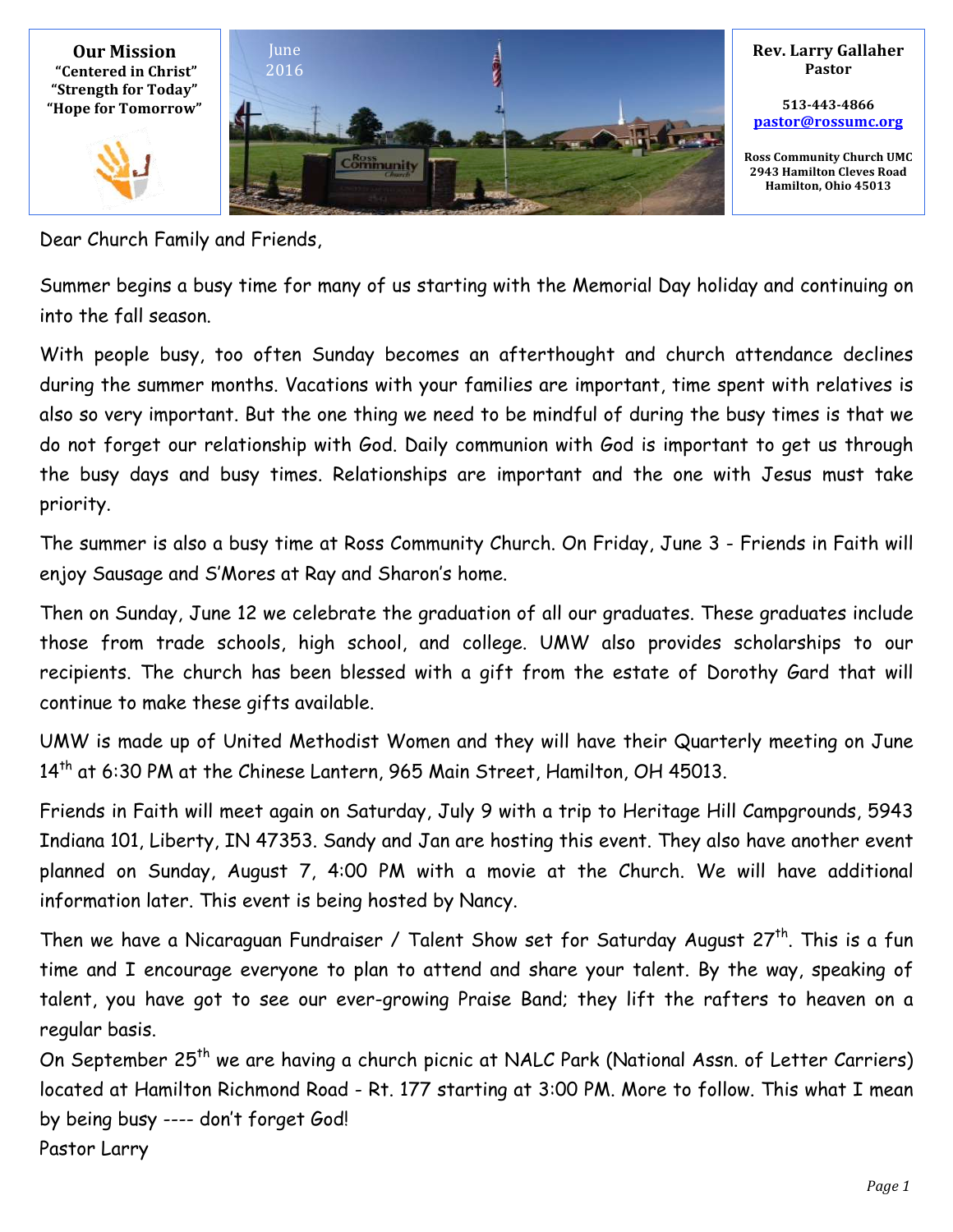**SUNDAY MORNING SCHEDULE**  $+$ 

**Sunday School**  $9:15 - 10:00$ *(For All Ages)*  $+$ **Fellowship**  $10:00 - 10:30$  $+$ **Church Service** 10:30 *(Children's Church 1st & 2nd Sunday's during summer*  $\div$ 

> **Thursday Service** Praise Music & Message 7:00 p.m.

#### **"Prayer Shawl Ministry"**

#### **Please spread the word:**

**------**If anyone has a family member, friend, etc. that is gravely ill, please let me know in the Sunday service, or email me at www.carolfarmer90@yahoo. com. Also contact me for more information. This program is 100% voluntary, and the Church has not spent a penny. We can also use more volunteers. Have a great day in the Lord.

*Submitted by Carol Farmer*

*Please send your e-mail address*  to rcumcnewsletter@gmail.com if *you would prefer to receive your issue of The Ross Community United Methodist Church Newsletter by e-mail.* 

*Thank You, Editor*



#### **CONTACTS**

| Pastor:                              |                                 |  |  |  |
|--------------------------------------|---------------------------------|--|--|--|
| Rev. Larry Gallaher                  | 513-443-4866                    |  |  |  |
| Lay Leader:                          |                                 |  |  |  |
| Jim Rechel                           | 513-521-5223                    |  |  |  |
| Lay Leader:                          |                                 |  |  |  |
| Wes Flannery                         | 513-896-6124                    |  |  |  |
| <b>Church Council</b>                |                                 |  |  |  |
| Phil Brown                           | 513-868-2338                    |  |  |  |
| <b>Trustees</b>                      |                                 |  |  |  |
| Jim Lynch                            | 513-737-9998                    |  |  |  |
| <b>Sunday School Superintendant:</b> |                                 |  |  |  |
| Sandy Hogeback                       | 812-593-2984                    |  |  |  |
| Pianist:                             |                                 |  |  |  |
| Karen Auffinger                      | 513-738-5225                    |  |  |  |
| <b>Nursery Attendant:</b>            | (Ages birth through four years) |  |  |  |
| Robin Montgomery                     | 513-892-2295                    |  |  |  |
| <b>Prayer Chain:</b>                 |                                 |  |  |  |
| Vicky Foster                         | 513-738-3748                    |  |  |  |
| Newsletter:                          |                                 |  |  |  |
| Phil Brown (interim)                 | 513-868-2338                    |  |  |  |

**Visit the Ross Community United Methodist Church web page at: http://www.rossumc.org/**

# **COMMUNION**



If you are **home bound** and would like to **receive communion** please contact the church office at  $(513)$  868-2923. Rev Larry Gallaher, Lay Leader Jim Rechel or Lay Leader Wes Flannery will return your call.

#### **MONTHLY MEETINGS**  $\ddagger$ **United Methodist Women**

**Second Tuesday of the month** *@ 10:00 a.m.*

 $\ddagger$ 

**Trustees - Nurture & Missions**

*First Tuesday of the month @ 6:30 p.m.*  $\ddagger$ 

**Church Council Second Monday of odd months** *@ 7:00 p.m.*  $\ddot{}$ 

**United Methodist Men** Last Saturday of the month *@ 8:00 a.m.*

#### **ALTAR FLOWERS**



**We pray that you enjoy** the **beautiful flower bouquets on** the

**Church Altar on Sunday mornings.**

If you wish to have special flowers to **commemorate** or in **memory** of a special **occasion** or **person please contact Debbie**  Gilman @ 513-923-9457 at least two weeks prior **to the date you wish the special flowers to be displayed.**

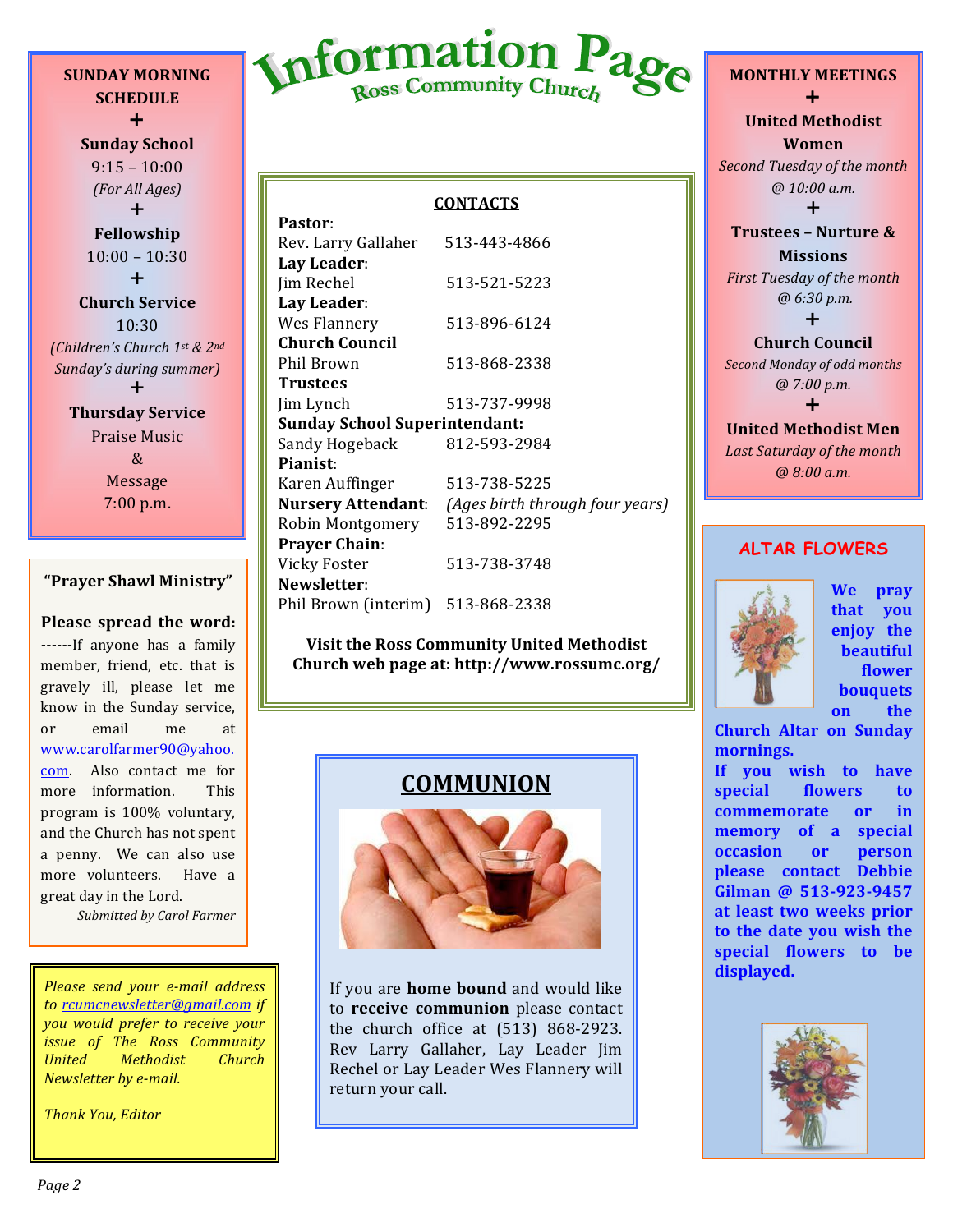



*Submitted by Judy Creasy*

The next women's meeting will be on Tuesday June 14<sup>th</sup> at the Chinese Lantern at 6:30PM. We are hoping that all the workingwomen join us.

Our Mother's and Special Others dinner was very successful. Thanks to everyone that made it such an enjoyable evening. I want to thank Sharon Niehoff for the decorations & the great fashion show, Linda Estep for making  $&$  selling the tickets and all the women that were in the fashion show.

We will be giving our seven Dorothy Gard UMW Scholarships on Sunday, June 12<sup>th</sup> on Graduation Sunday. They will be given to Carolyn Conrad, Sarah Hogeback, Clint Oliver, Heather Rheinfrank, Emma Schoepf, Maggie Schoepf and Sarah Winsted.

The following women's meeting will be on Tuesday, September 13th, at 10:00PM in the church. We hope everyone has a great summer.



"You were preaching a 45-minute sermon in a 25-minute zone, Pastor. I'm going to have to see your license and ordination."

#### **CONTINUING PRAYERS**

Continuing prayers for the vision of Ross Community United Methodist Church; Our Church Family; Our military personnel; Pastor Larry and Cindy; Pastor Grant and Ann; Bev Papet; Gary & Larry Brown (brothers of Phil); Vicki Hilton; Steve Jacobs; the family of Jake Phelps; Jo and Randy



Anderson & great grandson Tyson and family; Don and Annette Hegner; Earl Whirls; Prentice Family; Melissa Schoepf; AJ Pittman and family; Denzil & Helen Burch; Dick and Jan Stewart and family; and Special prayers for Pastor Larry as he recovers from his surgery.

*If* you know of additions or deletions, please see or call Vicky Foster @ *738-3748. Provide your e-mail* 

|          |                     |          | cnoa                   |
|----------|---------------------|----------|------------------------|
| $6 - 1$  | June Niederman      | $6 - 20$ | Earl Whirls            |
| $6 - 5$  | <b>Todd Taylor</b>  | $6 - 21$ | Eli Rheinfrank         |
| $6 - 8$  | <b>Bill Wright</b>  | $6 - 22$ | <b>Melody Conrad</b>   |
| $6 - 9$  | <b>Barb Winsted</b> | $6 - 25$ | <b>Caleb Broughton</b> |
| $6 - 10$ | Paul Gilman         | $6 - 27$ | <b>Wes Flannery</b>    |
| $6 - 16$ | <b>Earl Winsted</b> | $6 - 28$ | <b>Chris Foxx</b>      |
| $6 - 18$ | Dave Wilson         | $6 - 30$ | <b>Ruth Estep</b>      |

- **2 Phil & Brenda Brown**
- **2 Bill & Linda Wright**
- **9 Butch & Vicky Foster**
- **10 Leroy & Millie Singleton**
- 13 **Denzil & Helen Burch**
- **15 Wayne & Linda Estep**
- **20 Gregg & Lynnette Conrad**
- **22 Dodd & Katrina Rheinfrank**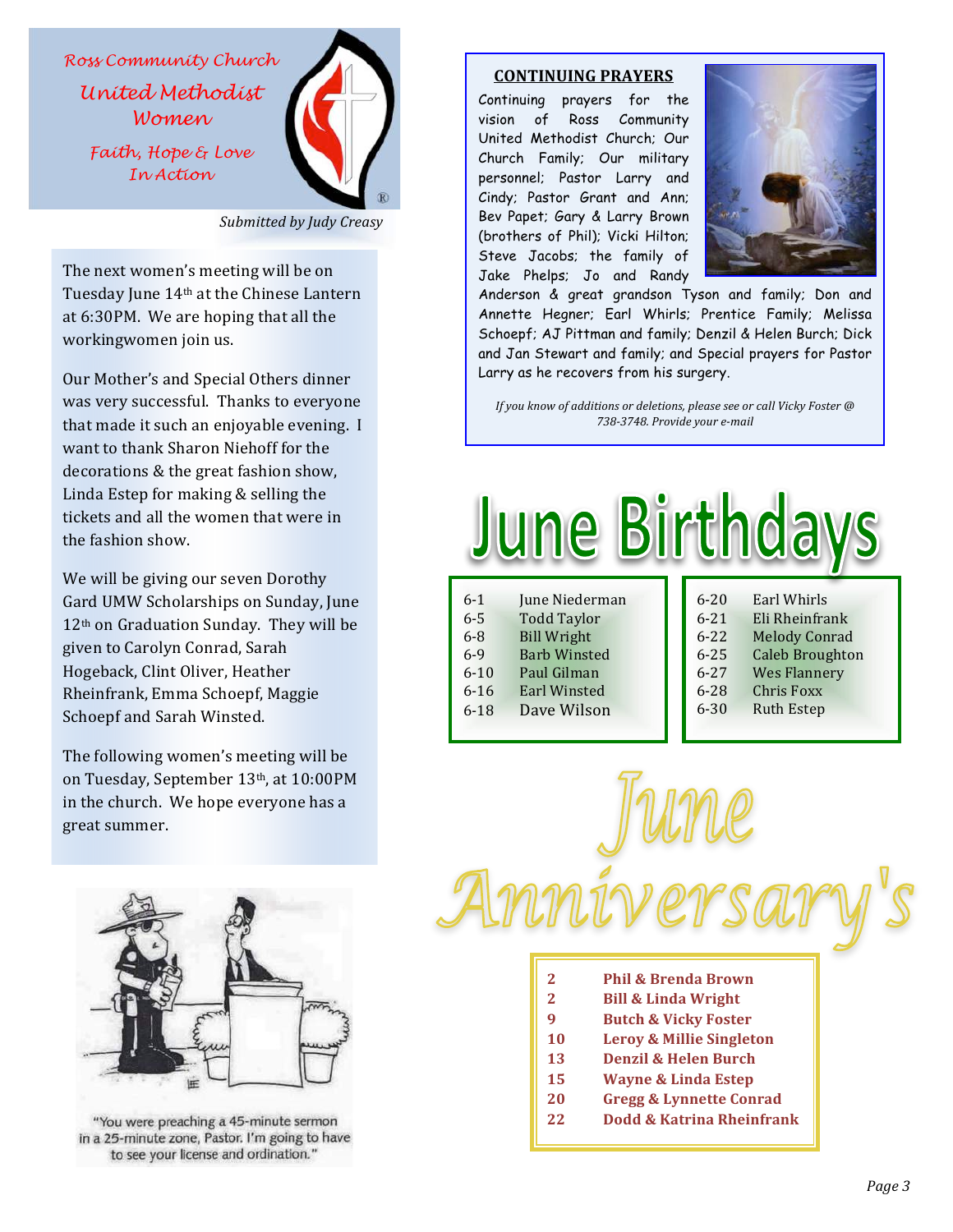

### **Everybody Loves A Church Picnic**

**ROSS COMMUNITY CHURCH – UMC**

## **SUNDAY AFTERNOON**

SEPTEMBER 25, 2016 @ 3:00 p.m. **(Mark your calendars now.)**

**Location NATIONAL ASSOCIATION of LETTER CARRIERS Branch 426 CARL DOZIER MEMORIAL PARK**

Located approximately 6 miles north of Hamilton on Hamilton Richmond Road (State Route 177).

Picnic will be at 3:00 p.m. after Sunday church service, which will allow everyone time to go home, change and pick up covered dishes and/or desserts. **More information will follow later in the summer months.**

**Thirty-foot by 60-foot shelter Water & electric Playground equipment for the young at heart Sand volleyball court Baseball / Softball back stop Fishing pond on hill above park**



ANNOUNCEMEN **JUNE 2016** 

"""

**Upcoming Events Mark Your Calendars** *RCUMC will have a busy but lots-of-fun Summer.* **Join US!**

**Friday, June 3** 

**FIF**

*(Friends in Faith***)**

Sausage and S'Mores at the Niehoffs' Home. All are welcome. For more information ask Sharon Niehoff. Sign-Up Sheet is in the hallway.

#### **Sunday, June 12 Graduation/Scholarship Sunday**

Celebration of all graduates - trade school, high school, college, etc. UMW scholarships will be presented to recipients..

#### **Tuesday, June 14 @ 6:30 p.m. UMW Quarterly Meeting**

All women of the church are welcome. Chinese Lantern, 965 Main Street, Hamilton, OH 45013. Please let Judy Creasy or Brenda Oliver know if you plan to attend.

#### **Saturday, July 9 FIF**

*(Friends in Faith***)**

Heritage Hill Campgrounds, 5943 Indiana 101, Liberty, IN 47353. All are welcome, more details to follow. Hosted by Sandy Hogeback and Jan Gump.

#### Sunday, August 7 @ 4:00 p.m. **FIF**

#### *(Friends in Faith***)**

Movie at the Church - more details to follow. Hosted by Nancy Beckman.

#### **Saturday, August 27 Nicaraguan Fundraiser / Talent Show**

We have a lot of talent in our church so it should be a great show. More Details to follow.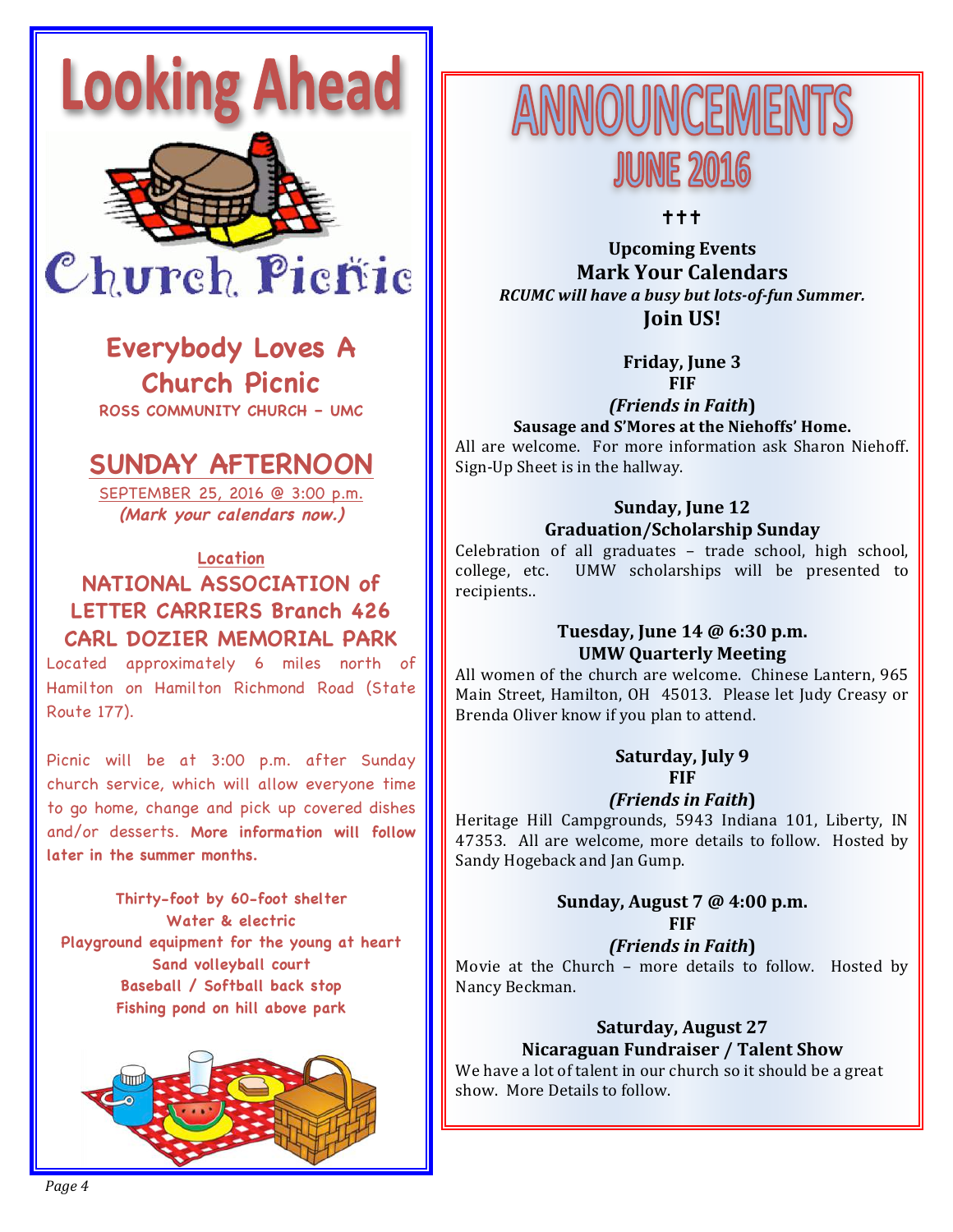

## **The History of Flag Day**

The first celebration of the U.S. Flag's birthday was held in 1877 on the 100th anniversary of the Flag Resolution of 1777. However, it is believed that the first annual recognition of the flag's birthday dates back to 1885 when school teacher, BJ Cigrand, first organized a group of Wisconsin school children to observe June 14 - the 108th anniversary of the official adoption of The Stars and Stripes as the Flag's Birthday. Cigrand, now known as the 'Father of Flag Day,' continued to publically advocate the observance of June 14 as the flag's 'birthday', or 'Flag Day' for years.

Just a few years later the efforts of another school teacher, George Balch, led to the formal observance of 'Flag Day' on June 14 by the New York State Board of Education. Over the following years as many as 36 state and local governments began adopted the annual observance. For over 30 years Flag Day remained a state and local celebration.

In 1916, the anniversary of the Flag Resolution of 1777 became a nationally observed event by a proclamation by President Woodrow Wilson. However, it was not designated as National Flag Day until August 3rd, 1949, when an Act of Congress designated June 14th of each year as National Flag Day.

Today, Flag Day is celebrated with parades, essay contests, ceremonies, and picnics sponsored by veterans' groups, schools, and groups like the National Flag Day foundation whose goal is to preserve the traditions, history, pride, and respect that are due the nation's symbol, Old Glory.

#### **More Info:**

The Stars and Stripes originated as a result of a resolution adopted by the Marine Committee of the Second Continental Congress at Philadelphia on June 14, 1777. The resolution read: *"Resolved, that the flag of the United States be thirteen stripes, alternate red and white; that the union be thirteen stars, white in a blue field representing a new constellation. "* The resolution gave no instruction as to how many points the stars should have, nor how the stars should be arranged on the blue union. Consequently, some flags had stars scattered on the blue field without any specific design, some arranged the stars in rows, and some in a circle. The first Navy Stars and Stripes had the stars arranged in staggered formation in alternate rows of threes and twos on a blue field. Other Stars and Stripes flags had stars arranged in alternate rows of four, five and four. Some stars had six points while others had eight.

Strong evidence indicates that Francis Hopkinson of New Jersey, a signer of the Declaration of Independence, was responsible for the stars in the U.S. flag. At the time that the flag resolution was adopted, Hopkinson was the Chairman of the Continental Navy Board's Middle Department. Hopkinson also helped design other devices for the Government including the Great Seal of the United States. For his services, Hopkinson submitted a letter to the Continental Admiralty Board asking "whether a Quarter Cask of the public Wine will not be a proper & reasonable Reward for these Labours of Fancy and a suitable Encouragement to future Exertions of a like Nature." His request was turned down since the Congress regarded him as a public servant.

*Copied from* www.**military.com**